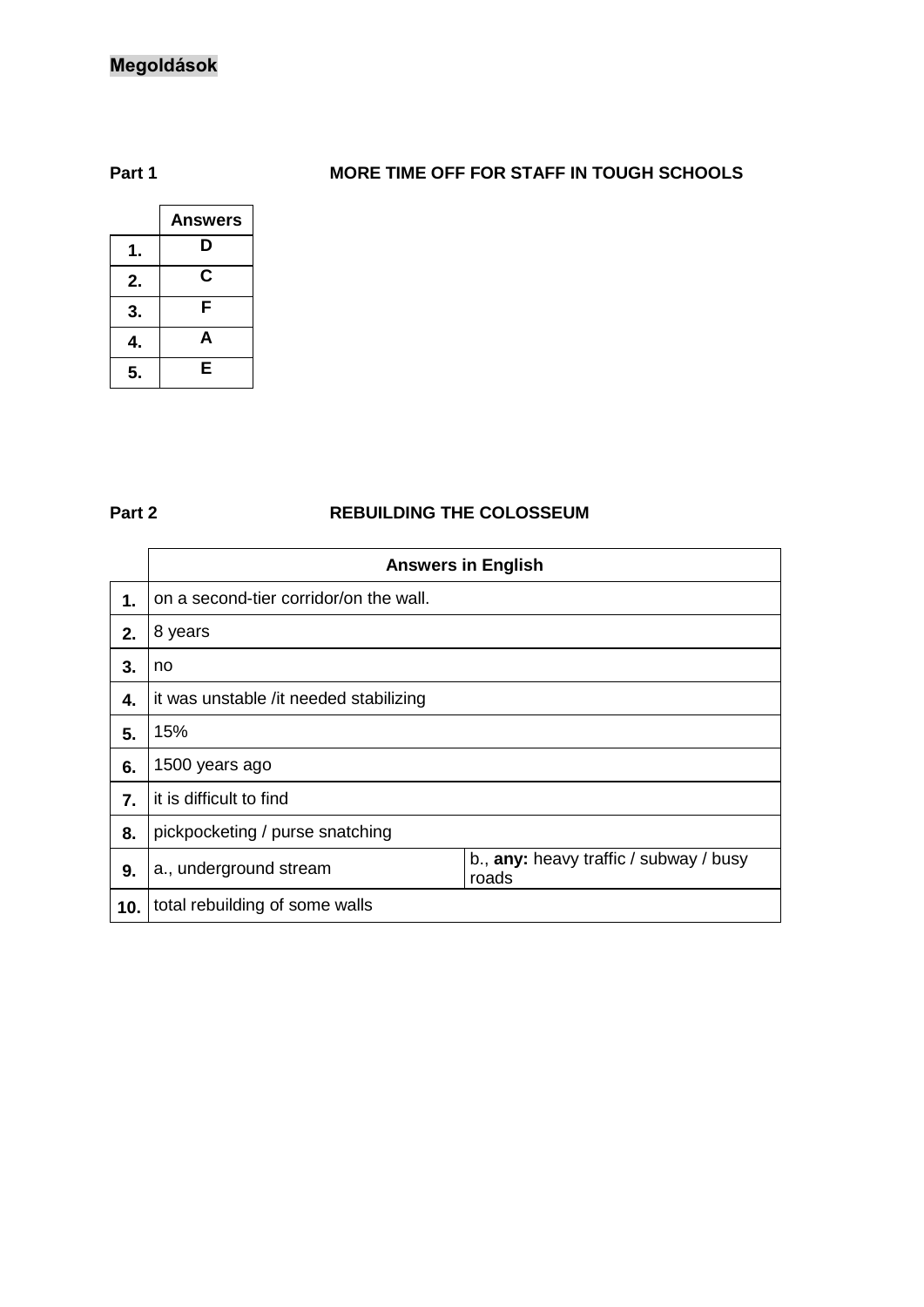## **Part 3 FREED SMUGGLER**

|     | <b>Answers</b> |
|-----|----------------|
| 1.  | offered        |
| 2.  | sentence       |
| 3.  | pardon         |
| 4.  | expect         |
| 5.  | not            |
| 6.  | but            |
| 7.  | offer          |
| 8.  | geography      |
| 9.  | now            |
| 10. | concern        |